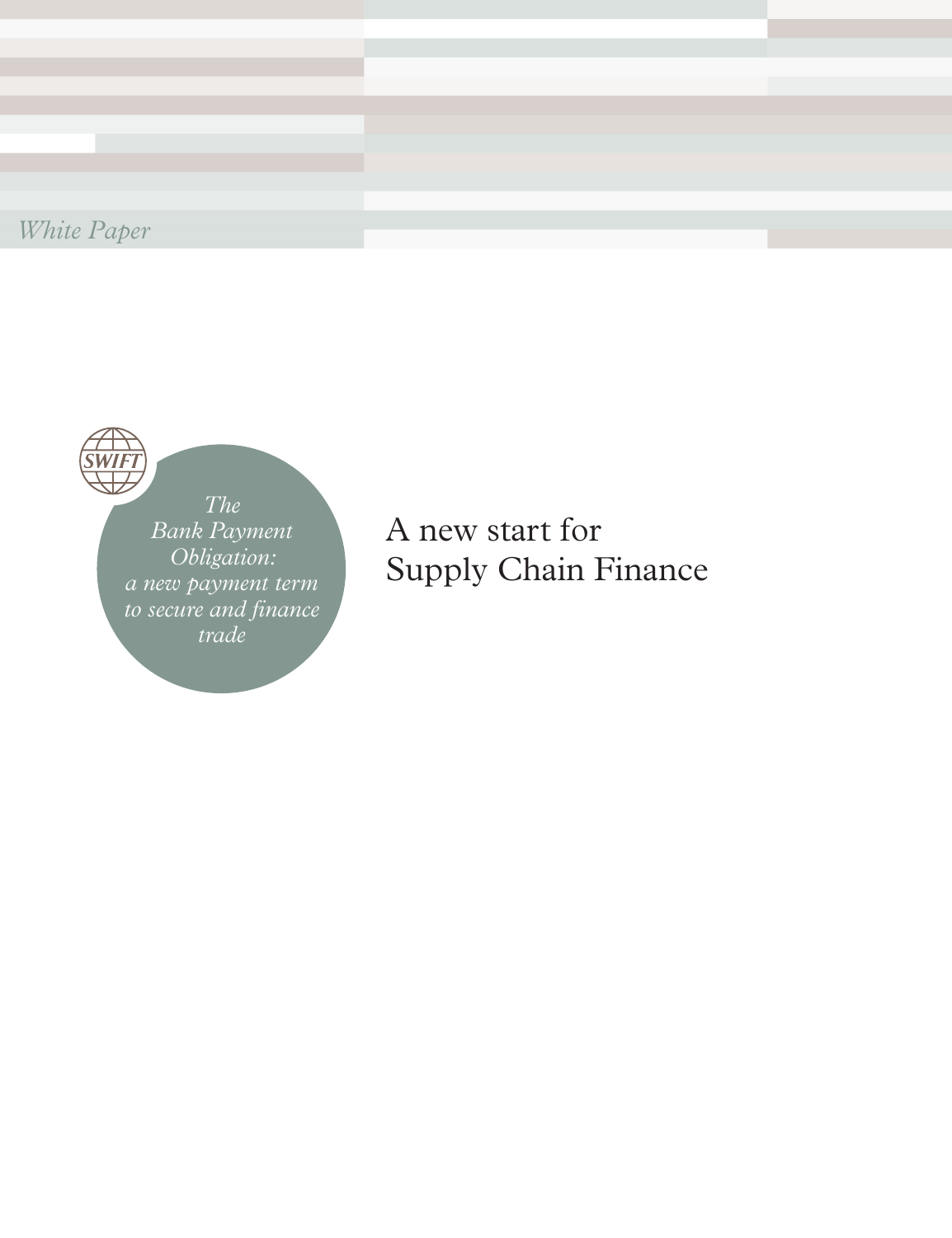# **Contents**

| Industry standards are a critical foundation for any competitive eco-system3 |  |
|------------------------------------------------------------------------------|--|
|                                                                              |  |
|                                                                              |  |
|                                                                              |  |
|                                                                              |  |
| Correspondent Banking relationships will extend to process BPO transactions6 |  |
|                                                                              |  |
|                                                                              |  |
|                                                                              |  |
|                                                                              |  |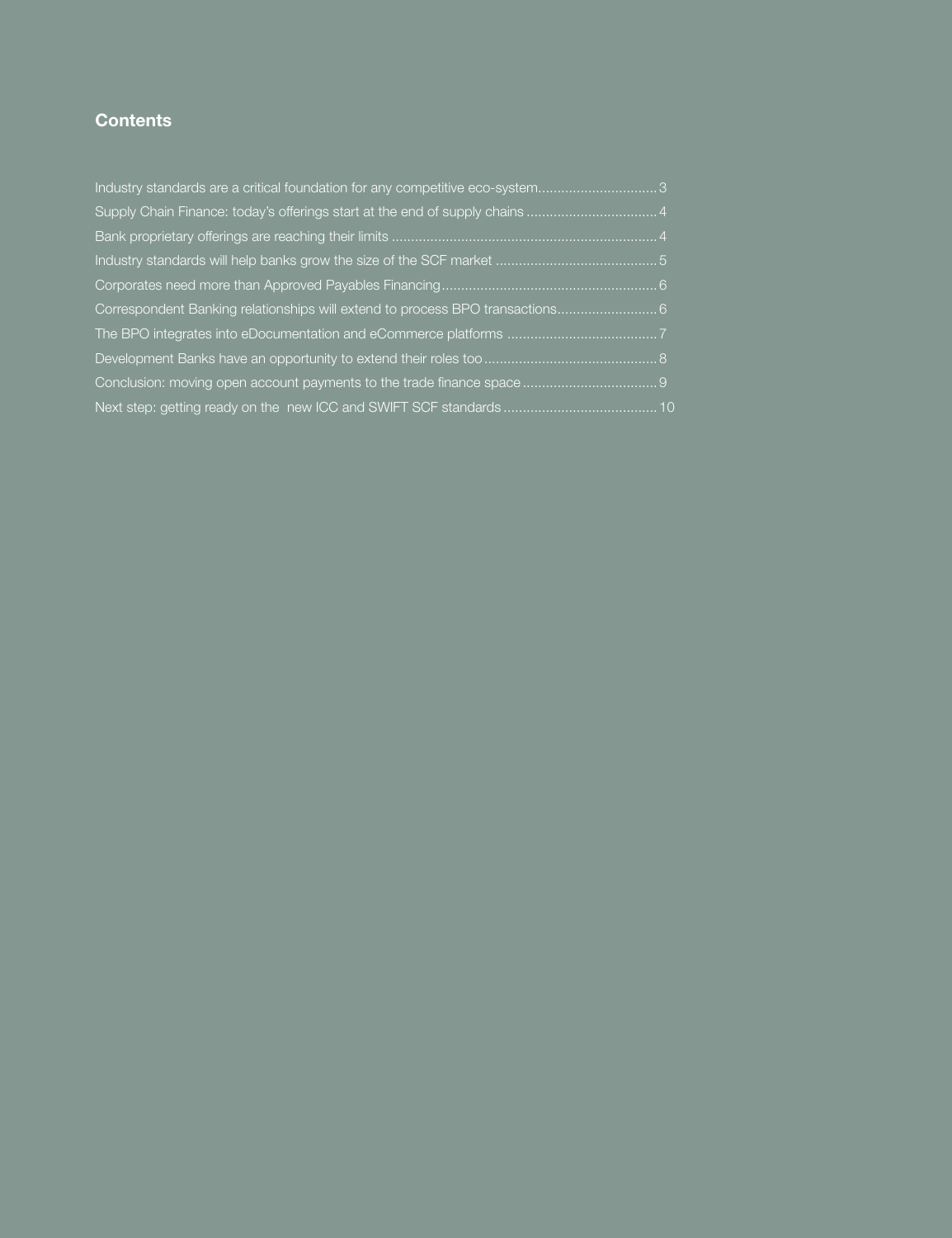In recent years, the banking industry released a unique set of legal and technology standards to address the needs for growing digitisation of commerce and finance processes. These standards enable banks to provide their corporate clients with risk and financing services as from the very start of trade transactions, for example, when the sale contract is agreed by the buyer and the seller. They also address the needs for on-demand risk mitigation and financing services whilst inter-linking with electronic trade documentation platforms. This innovation offers local banks and development banks an opportunity to increase their role in supporting a vital segment of the economy: the Small and medium-sized enterprises (SME) market.

## Key benefits for corporates

- **•** Working Capital and Cash Flow Improvements
- Easier Access to risk mitigation, preshipment and post-shipment finance
- **Increased automation of payment,** reconciliation and forecasting processes
- **Win-win relationships between** buyers and suppliers

## Key benefits for banks

- Reduced costs thanks to digital process
- Shortened transaction time thanks to accelerated data matching
- $\bullet$  New transactional revenue and increased customer satisfaction
- **•** Focus on core competencies

## Industry standards are a critical foundation for any competitive eco-system

For decades, technology has been impacting our lives on a daily basis. In order to maximise the benefits, various industries have identified the need to define standardised ways to structure data and facilitate efficient exchange of information between counterparties. Also called "industry standards", these technical and business protocols have been as critical as the role of language in communication between people.

Over the last 40 years, industry standards have proven to be an essential foundation for many industries including financial services. Firstly, standards provide endcustomers with a baseline to compare commercial offerings. Secondly, they facilitate competition between such offerings whilst enabling them to interoperate. Competitive players are naturally reluctant to interoperate given their short-term commercial goals and their preference to lock customers in their fully proprietary solutions. In emerging industries, commercial players therefore often try to postpone the interoperability discussion. However, agreement on common interoperability rules and standards is proven to develop the total size of an industry. Interoperability should therefore be considered as a key milestone for an industry to grow to the next level of maturity. A good example is the Global System for Mobile Communications (GSM) standard which is embedded in our mobile phones and interlinks the mobile phone operators across 212 countries. Thanks to this standard, a GSM mobile phone user can reach any person in a network of more than 5 billion people.

A key aspect when setting up industry standards is the need for such definitions to be owned by non-commercial industry organisations and to be available in the public domain. In financial services, 40 years ago, banks decided to create a cooperative standardisation body to take up this role and SWIFT was born.

Today, SWIFT's standards cover a wide range of financial services such as payments, foreign exchange, trade and securities in both the bank-to-bank and corporate-to-bank segments. SWIFT's standards provide major interoperability benefits to all parties involved in financial transactions, including corporate clients. SWIFT's standards are used by more than 10,000 institutions in more than 210 countries.

In supply chain finance, banks have also decided to develop new legal and technology standards to address interoperability challenges and to grow the size of this emerging market.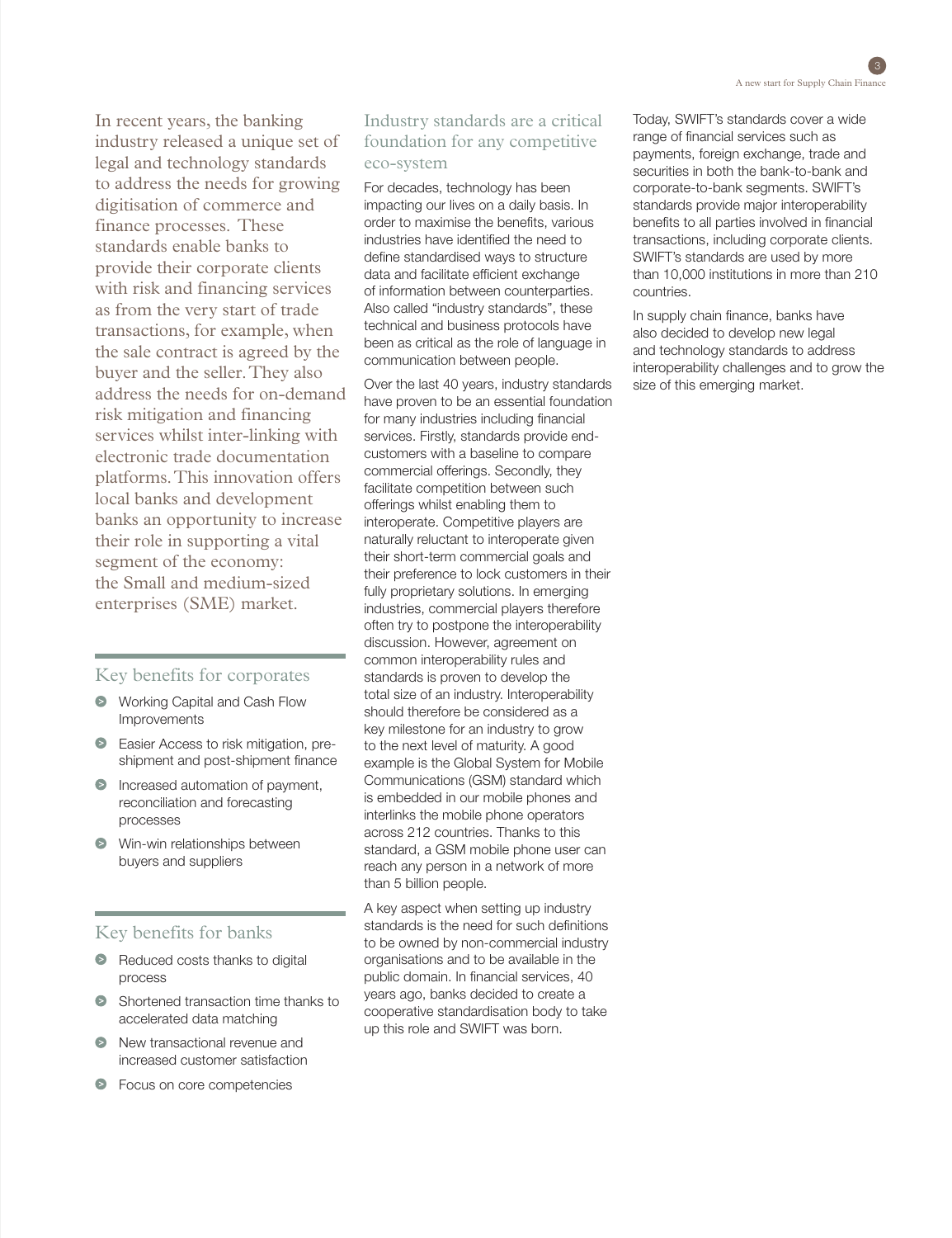

Figure 1 - Today's SCF offerings start when invoices are approved whereas buyers and sellers need risk and financing services as soon as the Purchase Order is agreed.

## Supply Chain Finance: today's offerings start at the end of supply chains

The supply chain finance (SCF) market - the term used by banks to refer to approved payables financing or early payment services – has grown significantly over the last ten years. Such services have proved their relevance and value to large buyers and their suppliers. The now widely available SCF offerings offered by banks and non-bank technology providers have been built on the fact that buyers and sellers wish to work in a winwin spirit as large buyers aim to support their suppliers' working capital needs. Typically buyers facilitate early payments to their suppliers via one of their banking partners acting as liquidity provider. Buyers therefore approve invoices as early as possible in the process in order to maximise the financing opportunity for suppliers in need of working capital. Such services have also validated the fact that banks are ready to extend financing to their clients using electronic and automated transaction flows as they do in payments and cash management services since more than 30 years.

Figure 1 shows the current scope of SCF services which are triggered very late in the transaction lifecycle, i.e., once the invoice has been approved whereas the customers' needs start as soon as the Purchase Order is agreed, i.e. when the physical supply chain activities start.

# Bank proprietary offerings are reaching their limits

The progress made by banks so far in the SCF market has not been without challenge. Most of the services have been developed independently by each bank and do not make use of any common foundations. Typical drawbacks reported by practitioners can be summarised as follows:

### Late start

Approved payables financing services begin at the penultimate stage of trade transactions when the invoices are approved whereas the corporates' needs for financing and mitigating risk start much earlier, i.e., when the Purchase Order is raised. The real opportunity for banks is to get involved as early as possible in the transaction cycle so as to offer preshipment financing.

### Buyer-centric

Today's SCF offerings are rolled out as buyer-specific programmes and mainly address the working capital needs of critical suppliers whereas the SCF opportunity extends to large and smaller sellers in need of payment assurance and receivables financing.

### Supplier on-boarding raises costs

Current offerings require, in most jurisdictions, the buyer's counterparties - the suppliers - to be enlisted on the buyer's bank portal. The multitude of SCF platforms generates operational issues for suppliers wishing to benefit from various SCF offerings via their buyers' banks. Suppliers would be best served by their chosen – often local – banking partner, not by their buyers' banking partners; there is a need to involve the banking partners of the suppliers to avoid those onboarding costs.

### Know-Your-Customer (KYC) costs

Most banks require KYC checks to be performed on such suppliers being enlisted as new customers, which is increasing the total onboarding cost and putting the business case for the buyer's bank at risk.

### Proprietary formats

Today's offerings make use of proprietary formats which makes it more complex and costly for corporate clients to integrate in their internal applications (e.g., ERPs) whereas all players want to benefit from end-to-end automation to limit processing costs.

### Proprietary product definitions

The naming and definitions of the various SCF services vary from one bank to the other which makes it difficult for clients to compare offerings and consider switching from one provider to another. The industry has, however, addressed this issue and delivered global SCF definitions via the ICC organisation.

Despite the above shortcomings, the SCF market has grown, but it did so without relying on strong foundations. The market is beginning to face some difficulties due to the absence of interoperability standards. This is why banks have decided to develop specific ICC and SWIFT standards for this market.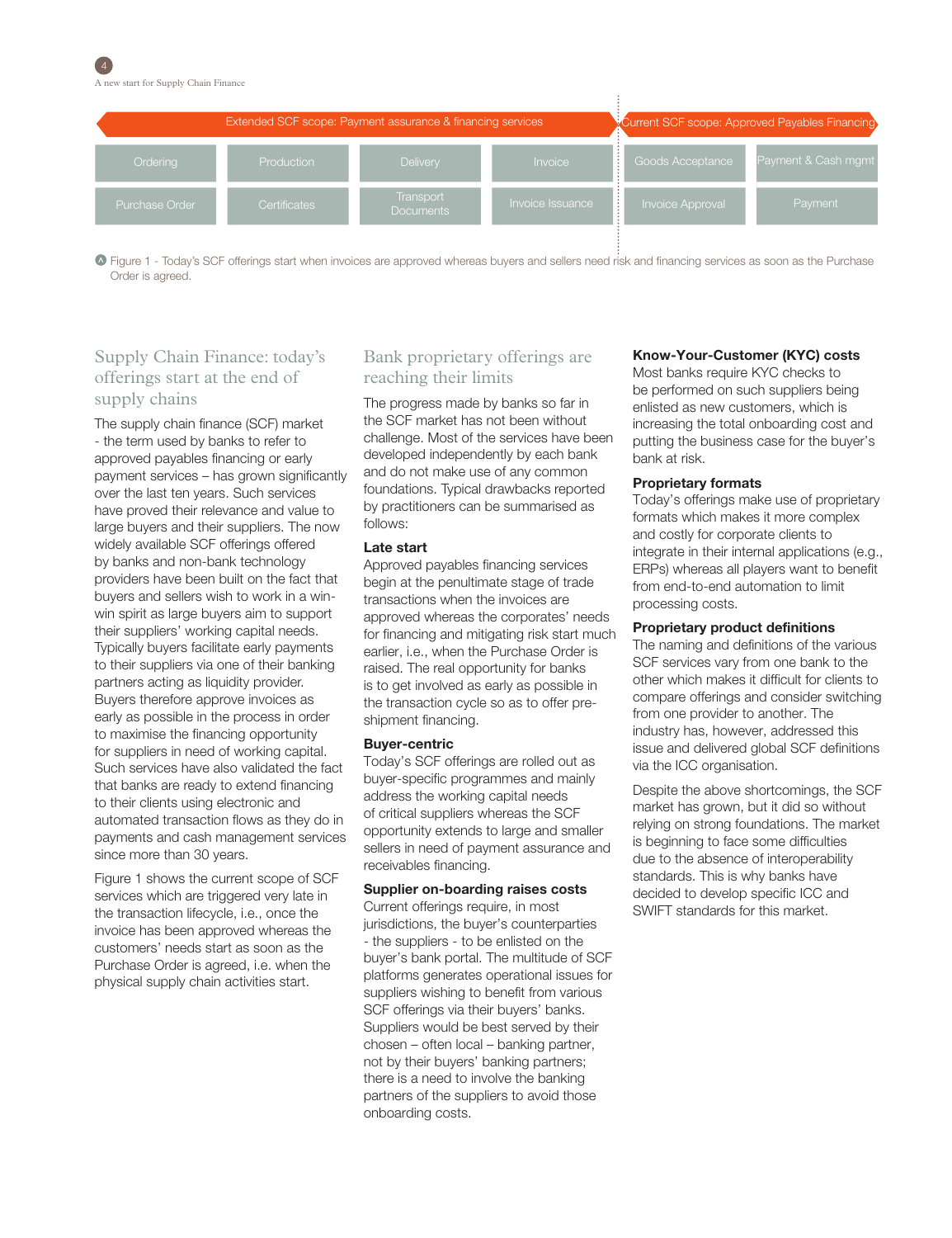

# Industry standards will help banks grow the size of the SCF market

Given the limitations of the single-bank proprietary SCF set-ups, banks have developed new legal and operational standards that will help bring the market to new levels both in market size and in product scope. By introducing such standards, banks aim to move the market from the 3-corner (or single-bank closed model) to the 4-corner model (or twobank interoperable model). Banks also intend to extend their offerings beyond the current early payment services.

Here is how:

### Involving the supplier's bank

Moving from the typical 3-corner to the 4-corner model will allow large banks to extend their SCF services by involving local banks. The 4-corner model will enable correspondent banks to reach out to a larger number of suppliers including SMEs. This needs to be done by relying on local banks which can best assess their clients' performance risks. It will also eliminate the need for the buyers' banks to on-board suppliers, as well as the related KYC costs as the two-bank model relies on the relationship between the supplier and its own local bank.

### Early start

By providing SCF offerings at the very beginning of the transaction, banks will be able to address requirements such as the provision of pre-shipment finance which may be required by the supplier when the Purchase Order is agreed. They will also be in a position to provide payment assurance, which is critical for any seller at the very early stage of the transaction. Extending the payables and receivables financing services to the pre-approval stage will also be possible, well before the approval of the invoice.

Figure 2 illustrates the current problems faced by suppliers who need to join various banks' platforms, as well as the more positive situation where their own (local) banks are involved.



 $\bullet$  Figure 2 - Industry standards for SCF will enable the buyers' banks extend their reach to suppliers by working with the suppliers' banks (usually local banks).

#### Buyer and seller work with their preferred banks; no unnecessary onboarding of seller by buyer's bank Seller needs to connect to various SCF portals operated by its buyers' banks Issues with the "3-corner" closed model Benefits with the "4-corner" interoperable model Seller's bank takes risk on buyer's bank, not on buyer **X** Buyer's bank faces additional supplier on-boarding and KYC costs SCF extended to pre/post-shipment finance and payment assurance, and should target large sellers too SCF services limited to approved payables finance Multi-bank industry standards facilitate technology independence between all parties and end-to-end automation **Proprietary formats increase** costs for all and limit end-to-end automation Standards accelerate adoption as initial investment is re-usable with many banks **X** Lack of common legal and operational foundations limit adoption

Figure 3 - Issues of the 3-corner model versus benefits of the 4-corner model

Let's look at how standards help banks address such challenges and extend their offerings.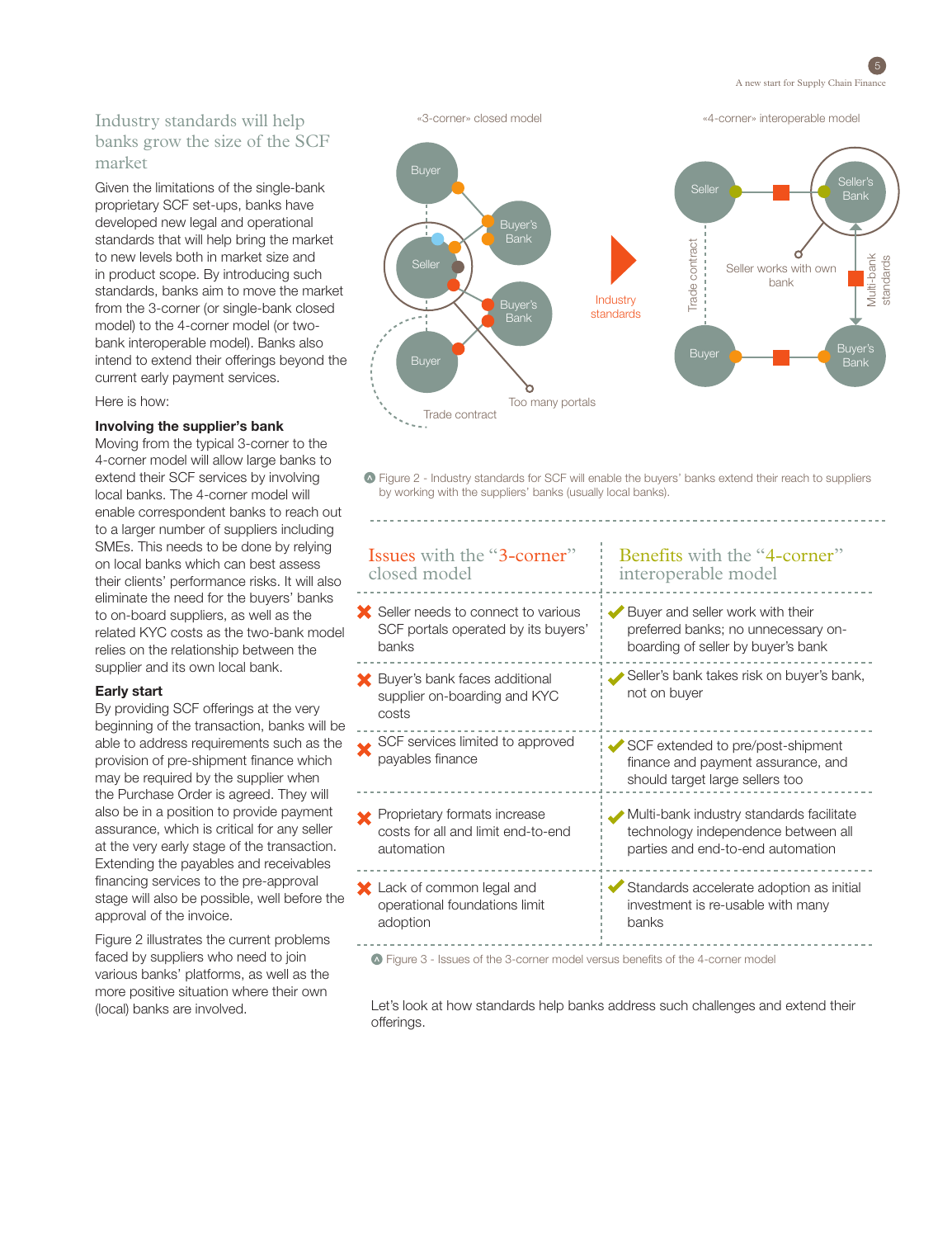# Corporates need more than Approved Payables Financing

In 2013, the International Chamber of Commerce (ICC) and SWIFT rolled out new industry-owned legal and technology standards for supply chain finance. These standards enable banks to interoperate through their correspondent banking agreements in order to provide risk mitigation and pre/post-shipment financing in the 4-corner model. The combination of legally binding rules with electronic messaging and matching provides unique efficiency benefits not yet witnessed in the trade industry to date.

Known as the Bank Payment Obligation (BPO), the new trade settlement instrument offers buyers and suppliers (irrespective of size, geography and industry) a new payment method to secure and finance their trade transactions. The BPO is easy to use by corporate clients as it is offered as a new payment term next to existing ones (e.g., letter of credit, advanced payment, open account payment) as documented in the ICC Model International Sale Contract.

As shown on figure 4, the Bank Payment Obligation enables banks to extend their SCF offerings to higher value services.

# Correspondent Banking relationships will extend to process BPO transactions

In order to offer BPO-based services, banks implement the inter-bank Uniform Rules for BPO (UR BPO) as well as the underlying messaging standards. This is facilitated by SWIFT's ISO 20022-compliant inter-bank messaging and transaction matching cloud application called Trade Services Utility. For banks, the BPO is very convenient to use as it integrates into the correspondent banking agreements that banks have in place for international payment and trade transactions.

Figure 5 shows how the BPO fits into the two-bank model and re-uses the correspondent banking practices so that corporates can benefit from the BPO with their chosen banks.



Figure 4 - With the BPO, banks can offer risk and financing services to address concerns related to use of open account agreements.



Figure 5 - The 4-corner model relies on the correspondent banking practices and enables corporates to benefit from the BPO with multiple banks.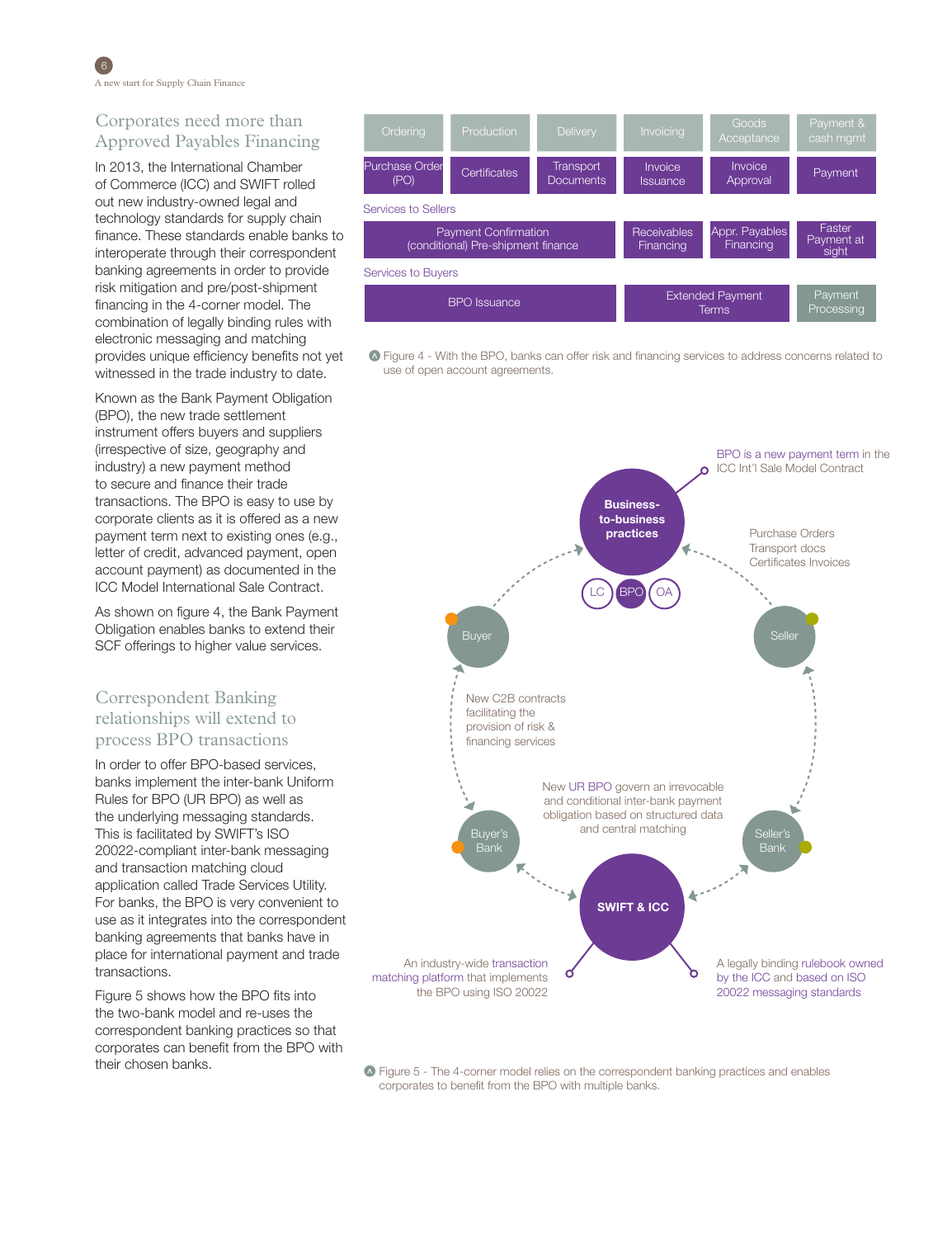# The BPO integrates into eDocumentation and eCommerce platforms

Trade flows are increasingly digitised. Platforms supporting electronic commerce are proliferating around the world, enabling manufacturers, wholesalers and their clients to digitally transact with each other. Currently, the market is diverse, ranging from a handful of dominant purchase-to-payments platforms (e.g., Ariba, Basware and Coupa) with each of them connecting more than 1 million businesses around the world and handle more than USD 500 million worth of transactions, through to hundreds of industry- or country-specific e-invoicing hubs. The result is more efficient procurement, accounts payable and accounts receivable functions and also improved working capital.

Digitisation of trade flows can also be illustrated by the transformation of one of the most manual processes in world trade – the bill of lading. This document, issued by a carrier, contains shipment of merchandise details and gives the title of that shipment to a specified party. These documents are used in international trade and help guarantee that exporters receive payment and importers receive merchandise.

essDOCS has been driving the digitisation of bills of lading through its CargoDocs electronic bill of lading solution, working with the carriers and freight forwarders that issue them. Because CargoDocs electronic bills of lading are legally and functionally equivalent to paper bills of lading, they are ideally suited for faster and automated handling by bank systems. "Our Corporate users want to ensure trade flows are processed as digitally as possible in order to avoid long manual processing time required to exchange and process paper-based information", explains **Alexander** Goulandris, CEO, essDOCS. He adds: "The new BPO trade settlement instrument is an efficient way to involve banks in our electronic documentation hub for risk and financing services."

Figure 6 depicts how essDOCS CargoDOCS BPO+ solution supports BPO transactions.



Figure 6 - essDOCS CargoDOCS BPO+ combines the use of eDocumentation with the BPO, linking buyers and sellers and facilitating the corporate-to-bank flows.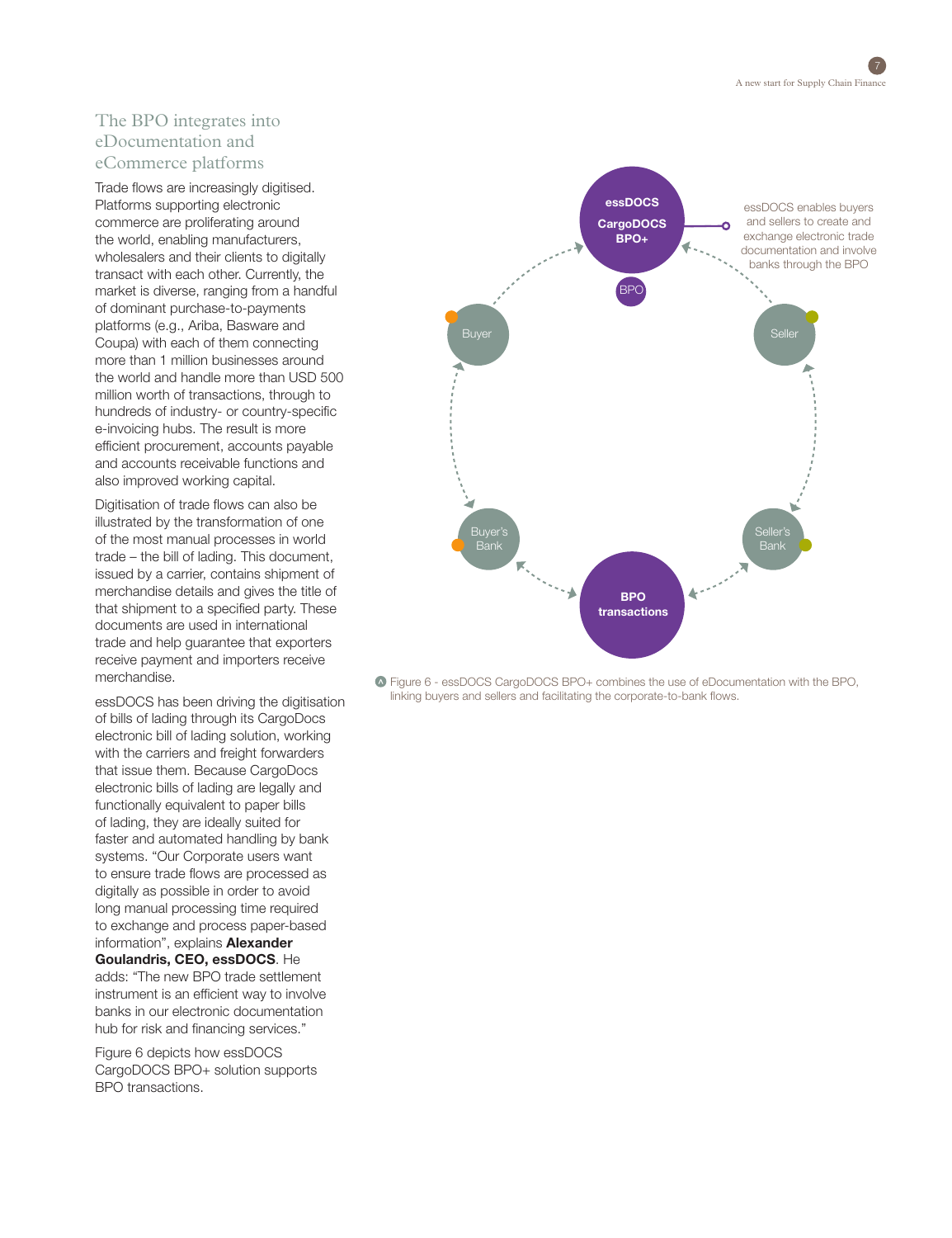# Development Banks have an opportunity to extend their roles too

Given the intended global use of the BPO and the high demand for preshipment finance from SMEs in emerging markets, the involvement of multi-lateral development banks (MDBs) in BPO transactions will be critical in some geographies. As the BPO shares features similar to those of the letter of credit (i.e., both commercial banks have full visibility on transaction details and BPOs are self-liquidating transactions), MDBs have the opportunity to extend their role on BPO transactions. Typically, BPOs issued by buyers' banks can be secured by MDBs using techniques similar to those established for letters of credit, i.e., by issuing guarantees on BPO transactions issued by the BPO obligor bank, which is usually the buyer's bank.

Figure 7 depicts how MDBs can get involved in BPO transactions.

"Multi-lateral development banks aim to support local banks as well as the SME market", explains Steven Beck, Head of Trade Finance at Asian Development Bank (ADB) and Member of the ICC Banking Advisory Board and of the WTO Working Groups for Trade

**Finance.** He adds: "The new BPO trade settlement instrument is an efficient way to extend export financing to SMEs in Asia and we trust this new mechanism will contribute to increasing support to this vital segment of the economy."



Figure 7 - Multilateral Development Banks will be able to issue Guarantees on BPO transactions, in a similar way as they do on letters of credit today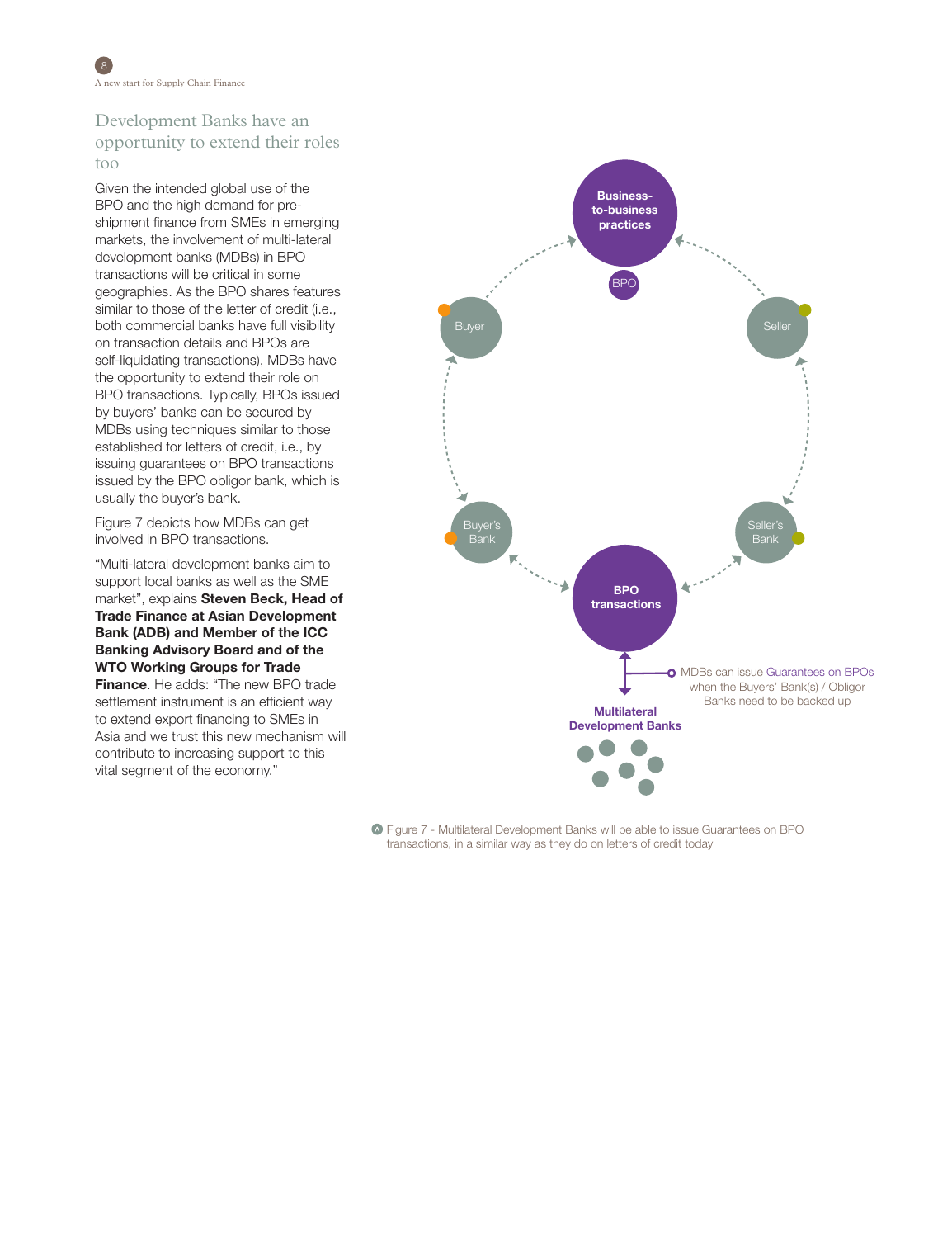# Conclusion: moving open account payments to the trade finance space

For decades, trade bankers have demonstrated that working collaboratively and leveraging the appropriate standardisation bodies (such as ICC and SWIFT), can effectively address their clients' requirements and help them develop their business. Trade banks have developed the BPO instrument and the related ISO 20022 standards in order to efficiently support the further development of international trade in a modern way. By defining legal and technology standards, banks aim to better respond to their corporate clients' desire to accelerate financial processes and optimise their working capital as well that of their most critical counterparties.

The industry has attempted to dematerialise trade several times since the 90s and many initiatives have not delivered as expected. The first BPO implementations completed over the last two years suggest that this innovation will help the trade industry address the Digital Trade challenge.

Early adopters confirm as follows:

### Claudio Camozzo, Global Transaction Banking Co-Head at UniCredit and SWIFT Board Member:

"UniCredit worked on BPO right from the beginning and was active in drafting the uniform rules for the BPO. When we completed the first BPO in Germany and in Italy we established our leading position in managing BPO transactions in Europe. Since then we have received many client requests from both mid-caps and multinationals. UniCredit is the European banking gateway to the world, and can leverage its broad correspondent banking network and presence in more than 50 markets. As a consequence, we are able to offer services that enhance operational efficiency and mitigate payment risk for the ever growing volume of trade transactions that are managed on an open account basis."

## Ural Inal, Finance and Procurement Director, CFO at Temsa Global:

"Corporates are more than ready to shift to digitized modes of conducting business, from e-invoicing to e-financing and full e-commerce models. The amount of paperwork required of us from banks still reflect twenty-year old practices and processes. Digitization is the future, the technology is well advanced and rich in capabilities: financial institutions will simply have no alternative but to catch up: we already move very quickly in concluding trade transactions through global technology and communication platforms and ERP systems – there is almost no time lag, and we can operate 24/7 as required by our business and our customers: banks must be equally responsive. The BPO is an excellent illustration of what can be done, and as next-generation managers take leadership roles, such technology-based, efficient models will be expected by bank clients."

## Vivek Gupta, Global Head of Trade & Supply Chain Product at ANZ:

"ANZ's industry standard BPO transaction set the tone for the success of BPO and the ongoing technological evolution of trade finance flows. Through this structure, ANZ has innovatively addressed the critical missing gaps one encounters while approaching BPO in isolation and has thereby demonstrated that great value can be delivered through a strategic and collaborative approach across clients and various supply chain partners."

### Frank-Oliver Wolf, Head of Commerzbank Transaction Services Germany at Commerzbank AG:

"After going live with the BPO in October 2014, we are pleased that our customers responded positively to the BPO and processed other BPO transactions with us. Being the leading Mittelstandsbank in Germany, we are ambitious to expand our BPO business in Germany and abroad, we see opportunities in the context of supply chain finance and the market trend for digitisation of trade flows, benefiting from our relationships with about 5,000 credit institutions worldwide."

## Michaël F. Van Steenwinkel, Global Credit Manager, Petrochemicals at BP:

"In the context of digitization, our focus currently is on the Bank Payment Obligation, where we see potential and the opportunity for creative solutions. We have been doing several BPO's so far, in some instances replacing other trade finance products, in other instances allowing our buyer to benefit from working capital optimization. We complement the BPO with our own SWIFT address and an additional platform we use for our trade transactions, which is partially digitized and partially requires data entry. We may be 'kicking in an open door' by stating this, but transaction lead times in trade are compressing, and traditional L/Cs are often no longer fit for purpose: digitization is here, and the BPO is a natural channel for digitization into the world of trade."

## Michael Vrontamitis, Head of Trade Products, Transaction Banking at Standard Chartered:

"Digitisation is changing how trade is being conducted globally. Whilst the industry is still more accustomed to existing traditional trade settlement methods, Bank Payment Obligation presents unique opportunities for banks to leverage SWIFT's uniform rules to provide alternative risk mitigation and financing options for our clients. This transaction reiterates Standard Chartered's commitment to supporting our clients, such as Al-Sayer, in their evolving trade and supply chain finance needs with innovative solutions such as the BPO."

## Mubarak Naser Al Sayer, CEO at Al-Sayer:

"We are pleased to pioneer this trade innovation in our industry and markets. Delays in receiving title documents, which affect the timely receipt of goods, have always been a significant challenge for us. With the help of Standard Chartered, we can now enjoy much faster turnaround times by utilising the BPO for trade settlement, and in the process, avoid additional costs such as commission and demurrage charges."

It seems that getting ready on the BPO sooner than later is a wise choice for trade bankers.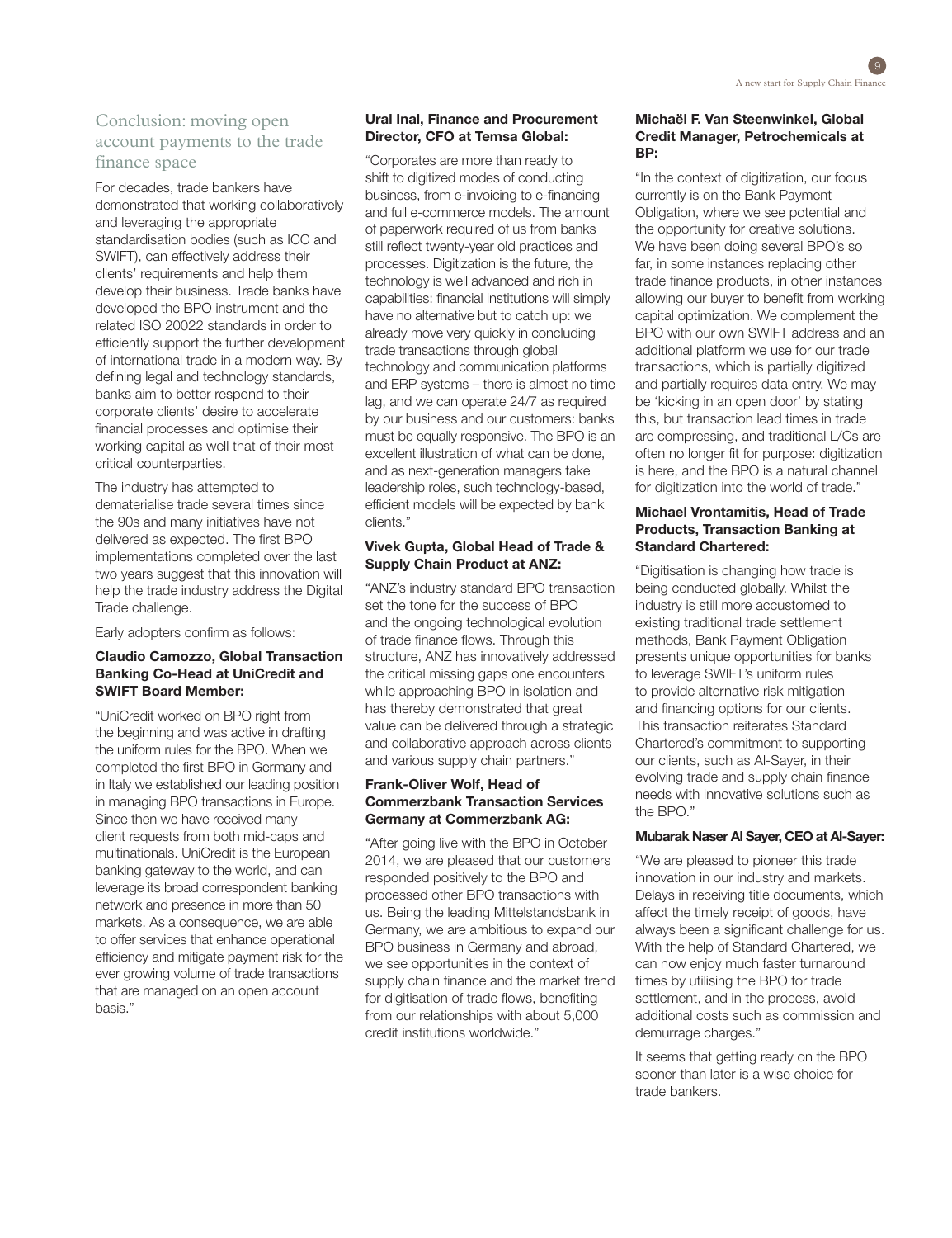10 A new start for Supply Chain Finance

# Next step: getting ready on the new ICC and SWIFT SCF standards

The time has now come for the banking community as a whole to prepare for the growing ditigisation of commerce and finance processes. Banks now have the opportunity to extend their supply chain finance services from invoice-based processing services (e.g. factoring and early payment services) to purchase order-based services, such as payment assurance, pre-shipment and receivables / payables finance. By promoting the BPO payment term to trading counterparties, banks will accelerate the financial supply chain and become better financial partners.